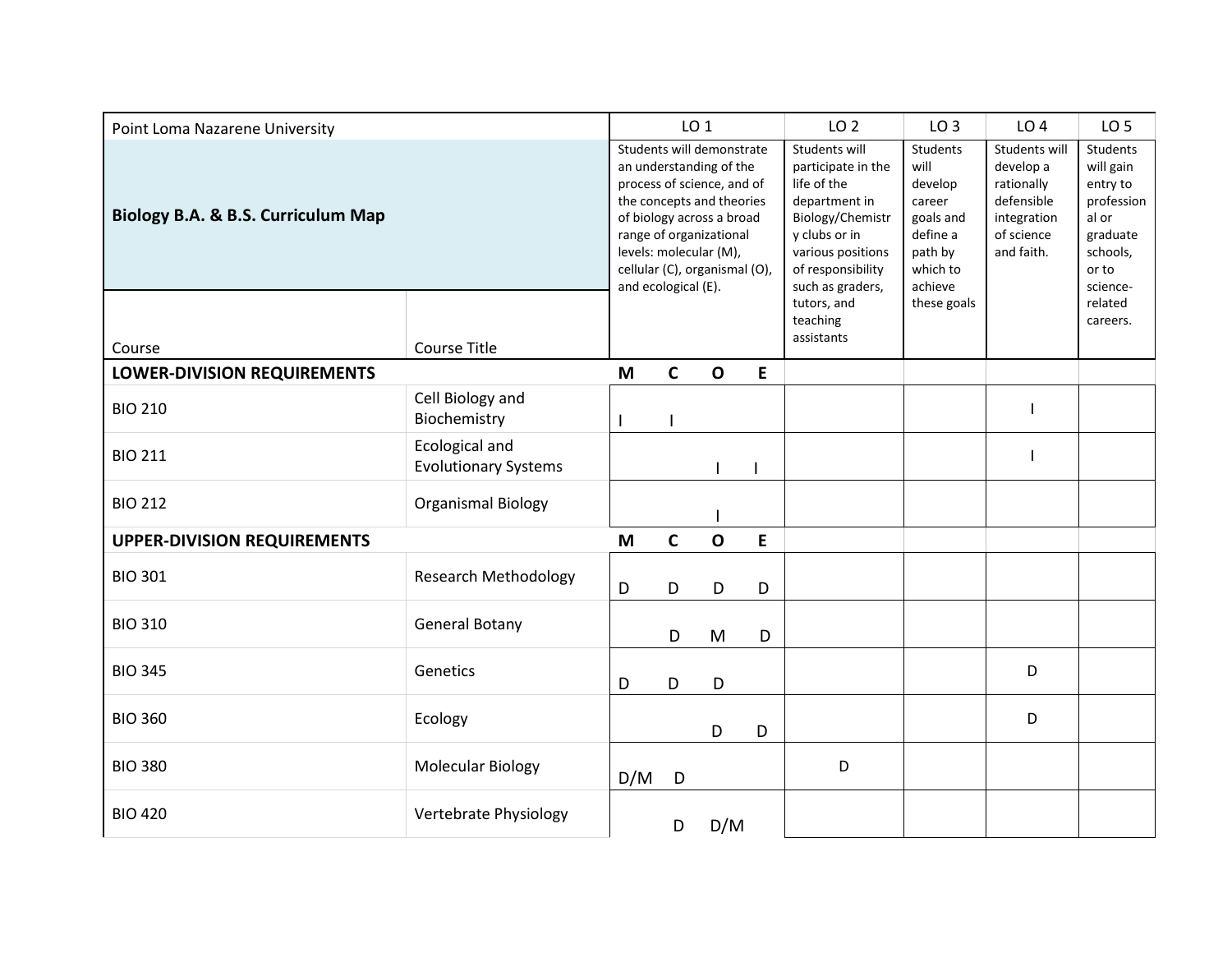| <b>BIO 497</b>                             | <b>Biology Seminar</b>                                  |   |              |             |             |   | M   |  |
|--------------------------------------------|---------------------------------------------------------|---|--------------|-------------|-------------|---|-----|--|
| <b>Track I Electives - Organismal</b>      | (minimum 8 units or<br>minimum 1 course if<br>Track II) | M | $\mathbf{C}$ | $\mathbf 0$ | E           |   |     |  |
| <b>BIO 315</b>                             | Microbiology                                            | D | D            |             | D           |   |     |  |
| <b>BIO 320</b>                             | Marine Vertebrate<br>Zoology                            |   |              | ${\sf M}$   |             | D | D   |  |
| <b>BIO 325</b>                             | <b>Insect Biology</b>                                   |   |              | D           |             |   |     |  |
| <b>BIO 330</b>                             | Marine Invertebrate<br>Zoology (Quad)                   |   |              | M           |             |   | D   |  |
| <b>BIO 340</b>                             | Field Biology (Quad)                                    |   |              | D           | D           |   |     |  |
| <b>BIO 370</b>                             | Marine Plant and<br>Microbial Life (Quad)               |   |              | M           |             |   | D   |  |
| <b>BIO 410</b>                             | Vertebrate Biology                                      |   |              |             | $D/M$ $D/M$ |   | D/M |  |
| <b>BIO 430</b>                             | Animal Behavior                                         |   |              |             | $D/M$ $D/M$ |   | D/M |  |
| <b>Track II Electives - Cell/Molecular</b> | (minimum 9 units or<br>minimum 1 course if<br>Track I)  | M | $\mathsf{C}$ | $\mathbf 0$ | E           |   |     |  |
| <b>BIO 315</b>                             | Microbiology                                            | D | D            |             | D           |   |     |  |
| <b>BIO 350</b>                             | <b>Advanced Cell Biology</b>                            | M | M            |             |             |   |     |  |
| <b>BIO 390</b>                             | Immunology                                              | M | M            | M           |             |   |     |  |